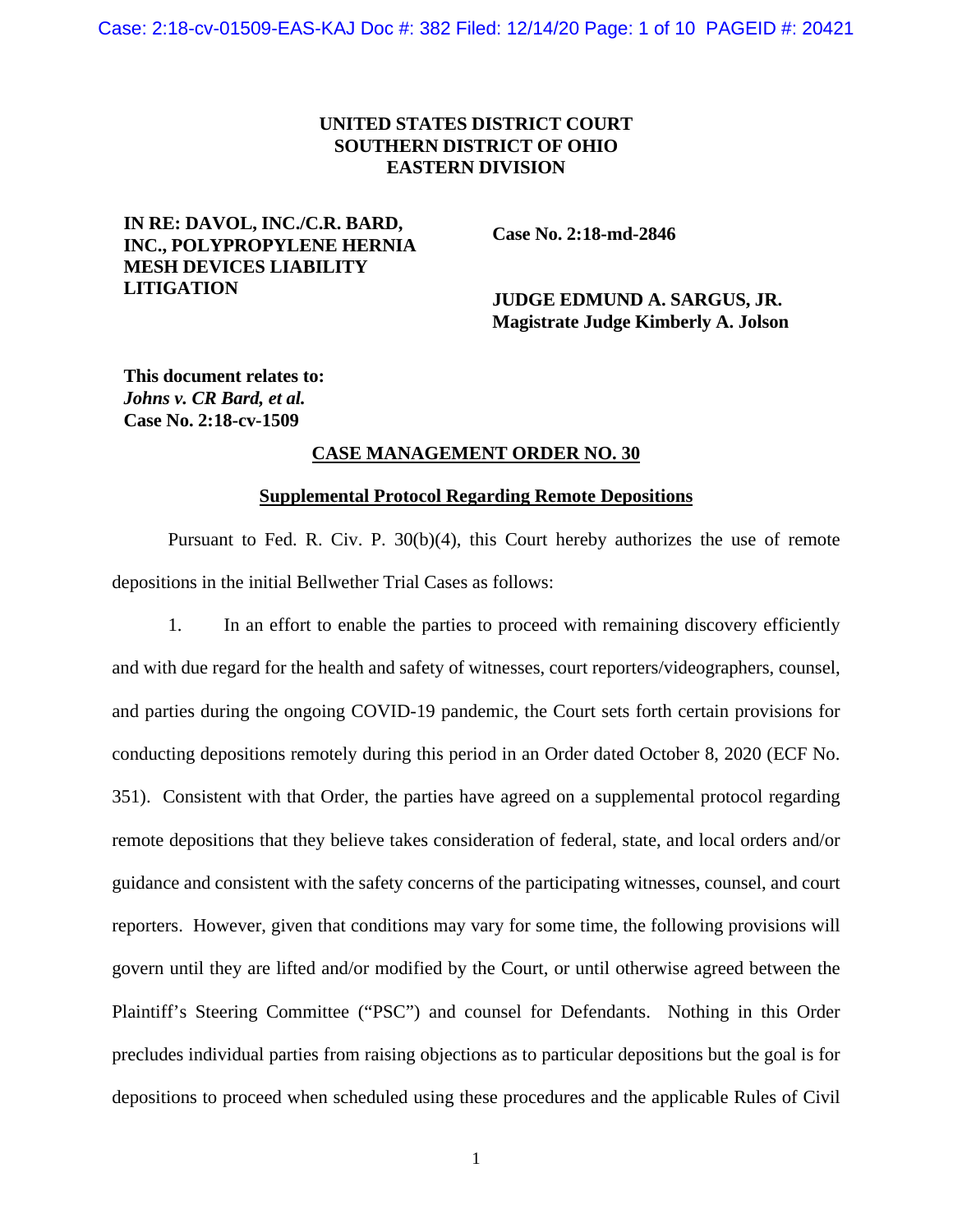Procedure. The Court and parties may revisit these procedures and the parties shall continue to meet and confer based on developments in the conditions applicable to particular depositions that may allow for certain depositions to proceed in-person or partially in-person in some places and under certain circumstances or with other limitations (including partial live attendance limited to only examining and defending counsel and necessary staff or some other variant so that each side has an equal number of attendees). While the agreements herein shall presumptively control for all depositions going forward per the terms of this Order, and the Court's prior Orders, any objections as to a particular deposition should be brought to the Court's attention promptly if the relevant parties are not able to reach an agreement and shall not be a means to delay a deposition.

2. Until further order, depositions may be noticed to take place remotely via video or internet video conference technology. A deposition taken remotely pursuant to this Case Management Order ("CMO") shall be deemed to have been taken "before" an appropriate officer despite the court reporter not being in the same physical location as the witness and, to the extent permitted by the law of the state in which the witness is located, the witness may be sworn in remotely with the same effect as an oath sworn to in person. Other provisions and requirements of Fed. R. Civ. P. 30-32 still apply.

3. Prior to issuing a notice for any fact or expert witness deposition to be conducted remotely, counsel for the relevant party seeking the deposition and counsel for the witness, if any, shall confer so as to identify the witness name sought for deposition and the intent to take the deposition under a remote format. All remote witness deposition notices shall advise the planned location of the witness (city and state shall be sufficient identification for this purpose, with due regard for maintaining the privacy associated with home addresses), the court reporter, and the witnesses' counsel who will attend remotely. The examining and defending attorneys each must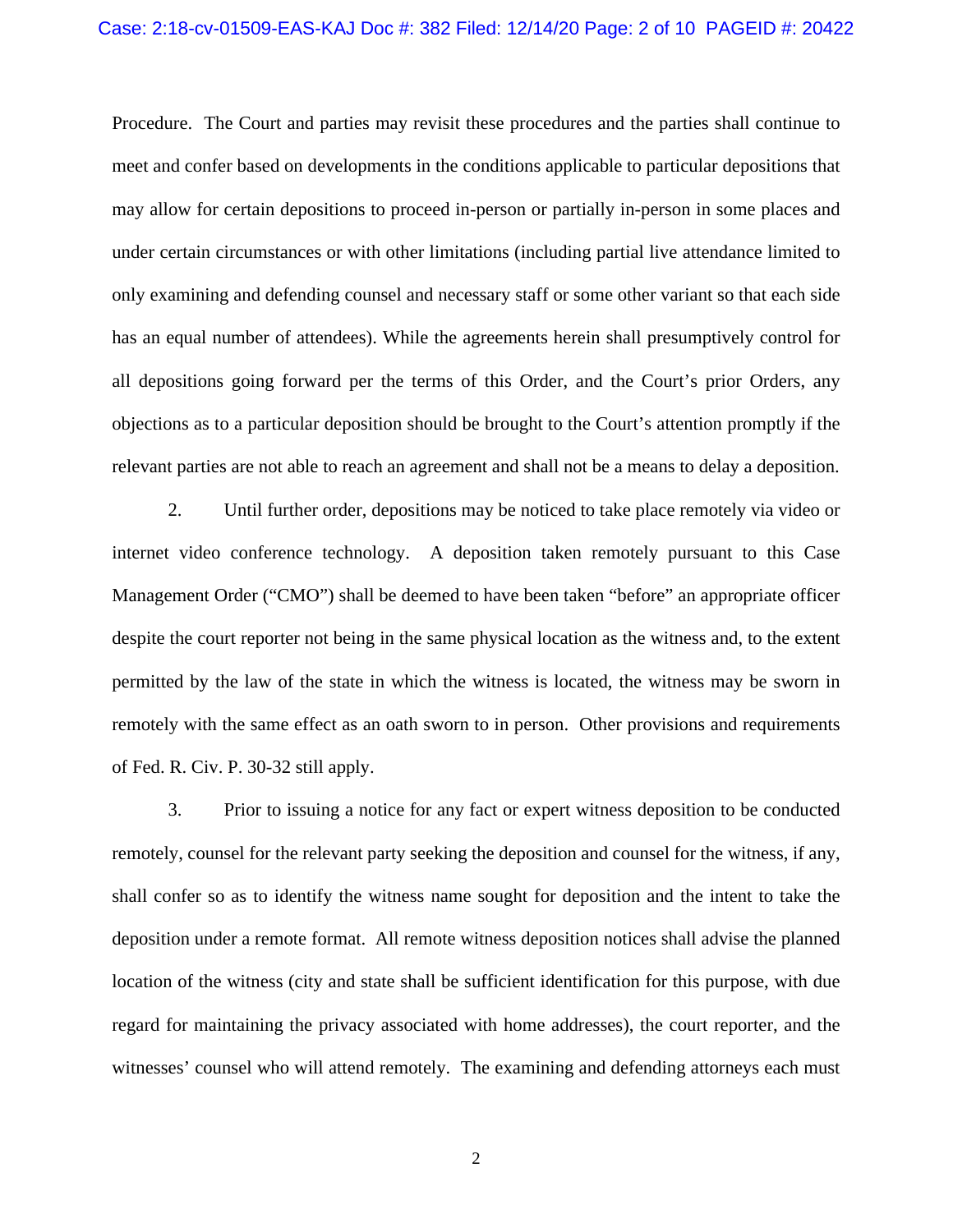use a private, quiet, and secure room where he or she can be expected to be uninterrupted and where the confidentiality of the proceedings may be preserved for the entirety of the deposition. The attorneys shall work together to ensure that the deponent is located in a private, quiet, and secure room where he or she can be expected to be uninterrupted and where the confidentiality of the proceedings may be preserved for the entirety of the deposition. Notices for depositions of a party to be taken pursuant to Fed. R. Civ. Pro. 30(b)(6) may be issued without the advance meetand-confer process with the expectation that the parties shall confer in compliance with this Order following such a notice to implement the provisions of this Order with a resulting amended notice as may be appropriate. As noted above, while this CMO contemplates 100% remote participation at depositions with the witness, his/her defending attorneys, the examining attorneys, and any observing attorneys all in different locations (not physically present with the witness), to the extent that it becomes feasible and safe (according to applicable federal, state, and local orders and/or guidance and consistent with the concerns of the participating witnesses, counsel, and court reporters) in the coming weeks or months, the parties will endeavor to move to a partial remote format and, when appropriate and safe, a traditional deposition format. Under a partial remote format, each side shall be permitted the same number of participants and/or attendees at the deposition location with the witness. For example, if the witness has one lawyer to defend the deposition an equal number of lawyers or support staff shall be permitted to be present on behalf of the examining party(ies). The parties shall meet and confer to identify appropriate conditions that would enable an equal number of lawyers and/or designees/representatives for the party taking the deposition to be present as well as the party defending the deposition. If, however, the parties are unable to reach agreement, then the matter shall be brought to the Court for resolution no later than 14 days in advance of any such deposition.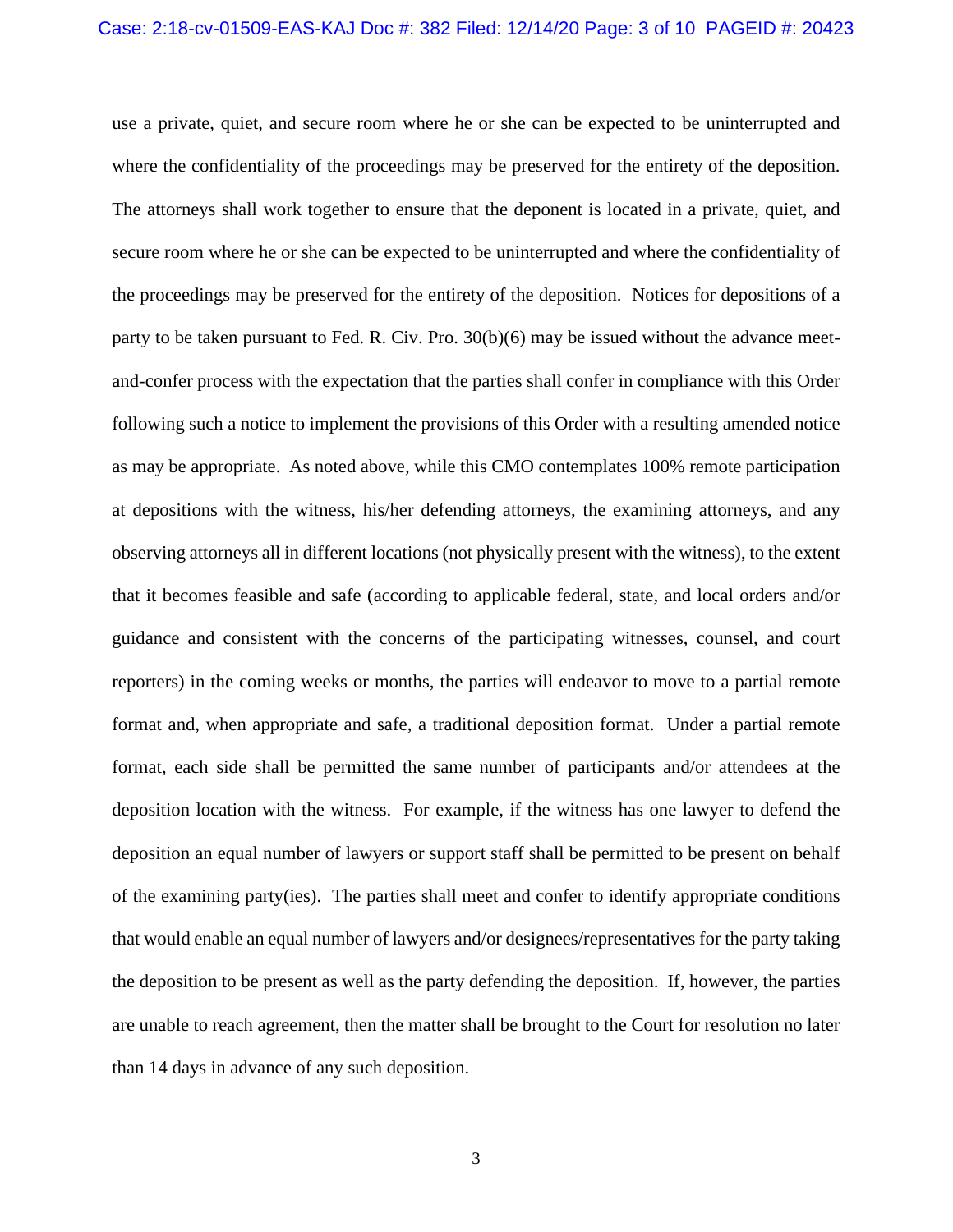#### Case: 2:18-cv-01509-EAS-KAJ Doc #: 382 Filed: 12/14/20 Page: 4 of 10 PAGEID #: 20424

4. If the witness and counsel defending the witness propose to be present in the same location (i.e., same room) during the deposition (subject to any applicable health restrictions in the local jurisdiction including travel and quarantine restrictions), then this proposed arrangement shall be disclosed to the requesting or noticing counsel as soon as practicable within 14 days of the initial request to deponent's counsel for a deposition and, in any event, no later than 21 days in advance of the confirmed deposition date as reflected in a formal deposition notice in compliance with this Order so that examining counsel shall be permitted to make arrangements to have an equal number of attendees present in-person as well, subject to the safety concerns of the witness, or, alternately, raise the matter of the partial -in-person request with the Court sufficiently in advance of the deposition.

5. In order to aid the planning for the remote deposition, counsel who plan to attend or log in to the Remote Platform shall be required to advise the court reporting service and counsel for Defendants and the PSC three days in advance of the deposition. This requirement shall be plainly set forth in all Deposition notices. The court reporting service shall provide a list of participants to noticing counsel and defending counsel prior to the deposition. At the time of deposition, any persons attending (via any means) the deposition remotely shall advise as to their physical location (city and state), including the plaintiff's lawyers, the defense lawyers, and any other persons who are in attendance in accordance with the Protective Order governing this case (CMO No. 7, ECF No. 48).

6. All deposition notices shall explain how those participating in the deposition may access the remote platform being utilized (*e.g*., Zoom, GoToMeeting, WebEx) (the "Remote Platform"), provided, however, that detailed instructions for use of the Remote Platform may be provided after the notice has been served, but no later than 10 days before the date of the

4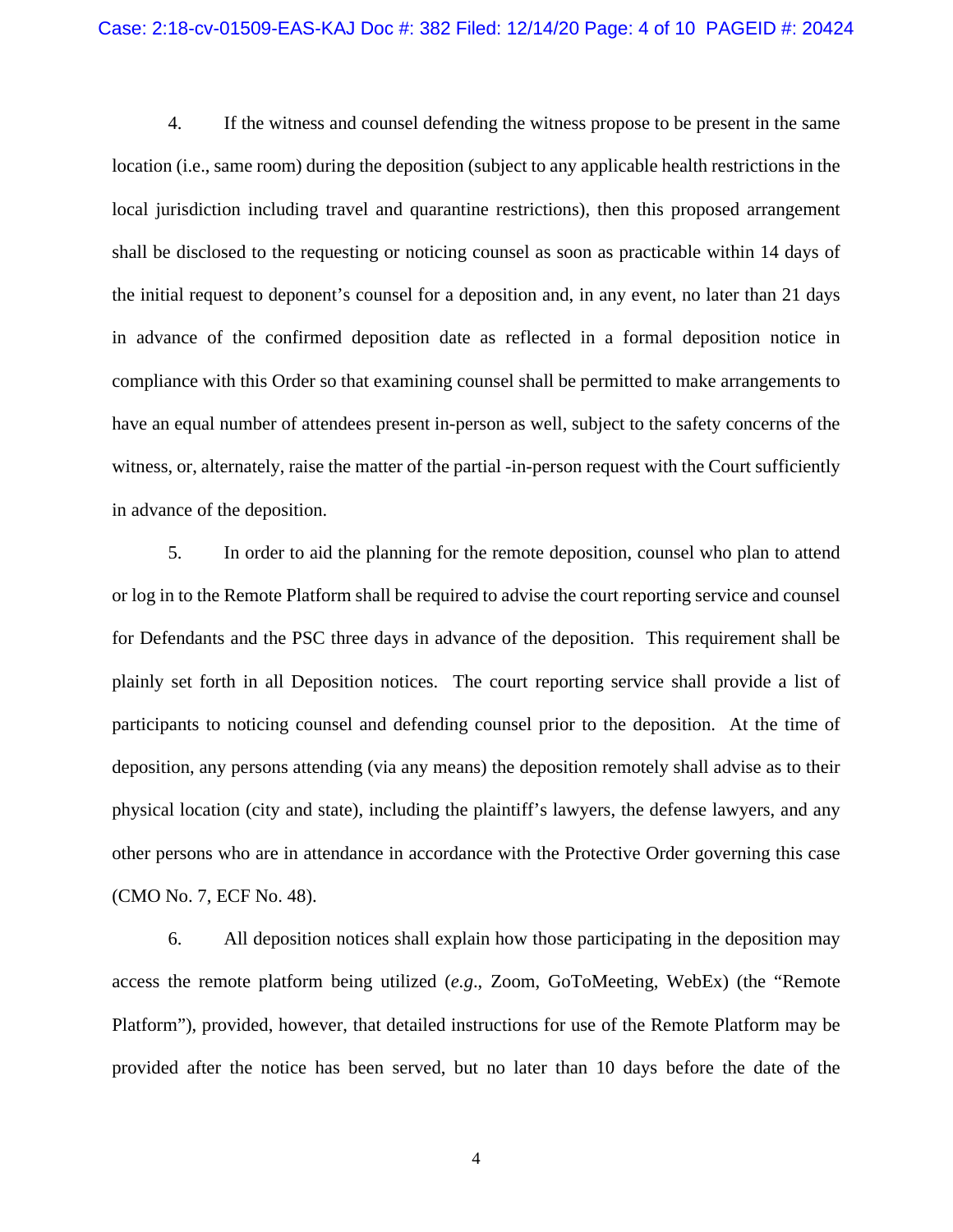deposition, absent agreement between the noticing party and counsel representing the witness.<sup>[1](#page-4-0)</sup> To avoid interruptions and excessive background noise, the Remote Platform vendor may also establish a separate access or conference line that is for listening/viewing only but that will otherwise remain muted throughout the deposition. To avoid any potential disruptions of a Remote Deposition, those attending shall enable "do not disturb" settings for applications not in use, including but not limited to, Skype, instant messaging, and/or e-mail notifications. The Court recognizes that the microphones for certain attendees (such as the witness, the court reporter, the attorney taking the deposition, and the attorney defending the deposition) must remain on when the deposition is on the record. Other attendees should mute microphones when not speaking. The participating attorneys must be visible to all other participants during the deposition. The court reporting service selected for the deposition shall ensure, to the best of its ability, that the deponent has sufficient internet connectivity and bandwidth to support a video deposition. Sufficient connectivity and bandwidth means sufficient to ensure that, when used with the video platform, there will be: (a) high-quality video upload (from the deponent) and download to the attorneys, videographer, and court reporter; (b) no material time discrepancy between audio and video; and (c) consistent connectivity, with no material disruptions. The available internet connection should be a Broadband connection of at least 10 Mbps or better and counsel and the witness shall work to ensure that no other user is drawing down on the Broadband connection in a manner which would materially impact upload or download speeds. At least 48 hours before the remote deposition is scheduled to start, counsel, the witness, and the Remote Platform vendor should conduct a test of

<span id="page-4-0"></span><sup>&</sup>lt;sup>1</sup> Because of the need for review and preparation, including potential security/cyber-security review by various parties, any changes the particular software used in the Remote Platform (*e.g*., from Zoom to some other platform) will require a further meet and confer and cannot be changed without ample time for review and consultation. The 10 day notice period in paragraph 6 is not sufficient for a change in the software or platform but is intended solely to govern provision of the logistical details for a particular deposition.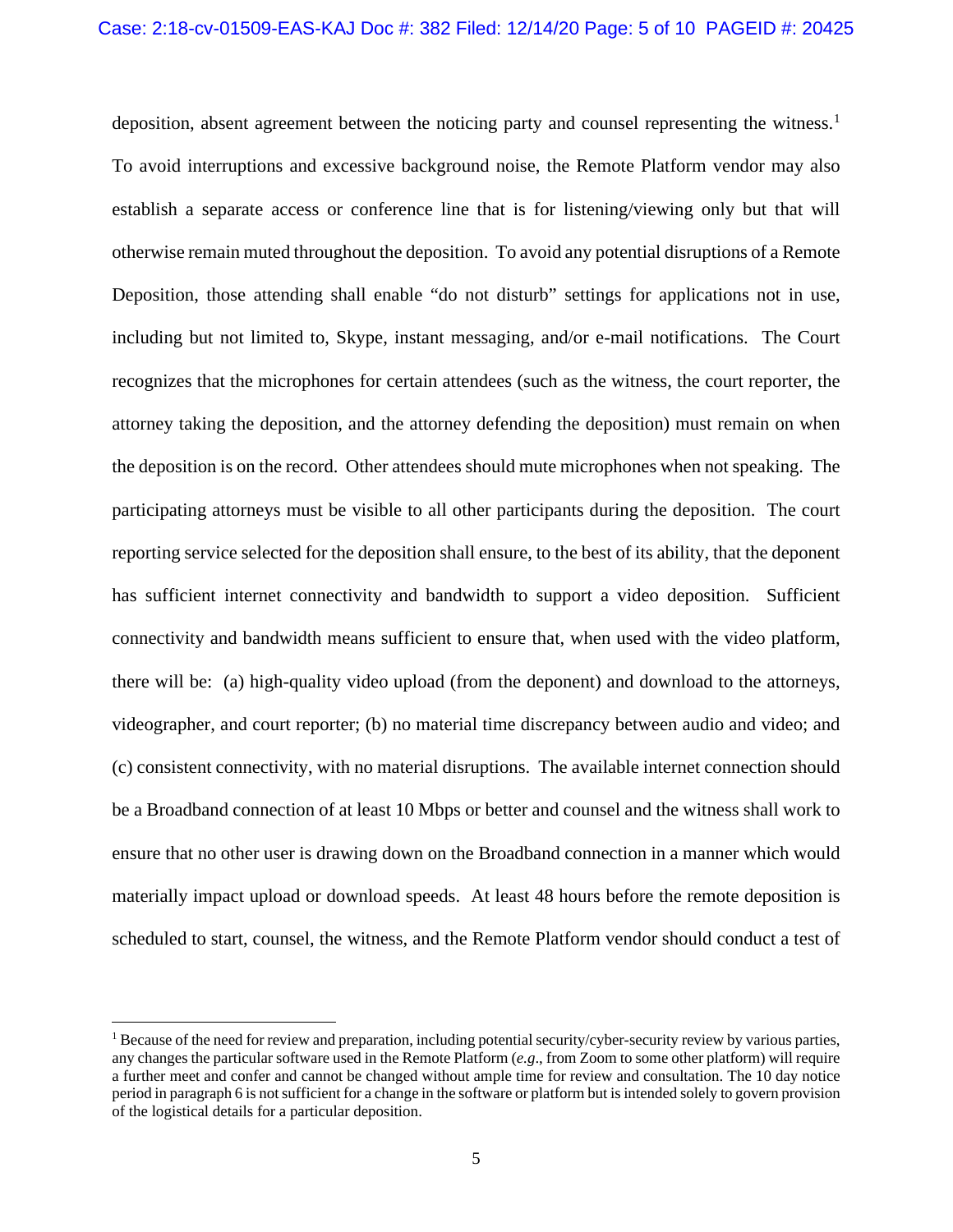the system and equipment that will be used to conduct the remote deposition (the "Remote Deposition Technology"). If it is determined that the internet connectivity and bandwidth are not sufficient, then the noticing party, through the court reporter, shall send the witness a portable Wi-Fi hotspot for use at the deposition.

7. To host a remote deposition, the Remote Platform vendor must have implemented adequate security measures to ensure confidentiality of the remote deposition (*e.g*., video and audio feeds, exhibits). These security measures include using tools such as a "virtual waiting room" that allows the court reporter to admit only individuals authorized to attend the deposition and disabling the "record" feature in the Remote Deposition Technology for the witness and attending attorneys. Selection of a national court reporting service with an established Remote Platform shall be considered reasonable efforts to comply with this CMO as to the Remote Platform vendor. In addition, to prevent confidential documents from being downloaded by witnesses, electronic exhibits may only be shared with the witness through the Remote Deposition Technology via a hyperlink to file sharing software (to be agreed upon in advance) with the download function disabled. During the remote deposition, the Remote Deposition Technology must allow counsel to display and annotate exhibits for the deponent, add and/or remove exhibits and change the order in which the exhibits are presented to the deponent. The fact that a witness was provided with an electronic copy of an exhibit will be an insufficient basis to object to the admissibility of that exhibit at trial. The Parties do not otherwise waive their objections under the federal rules to exhibits or testimony. The court reporter shall maintain the official records of exhibits introduced via any means during a remote deposition.

8. Use of exhibits at deposition can include, but are not limited to, the following: 1) electronic exhibits that are shared/marked as needed through the Remote Platform vendor, or 2)

6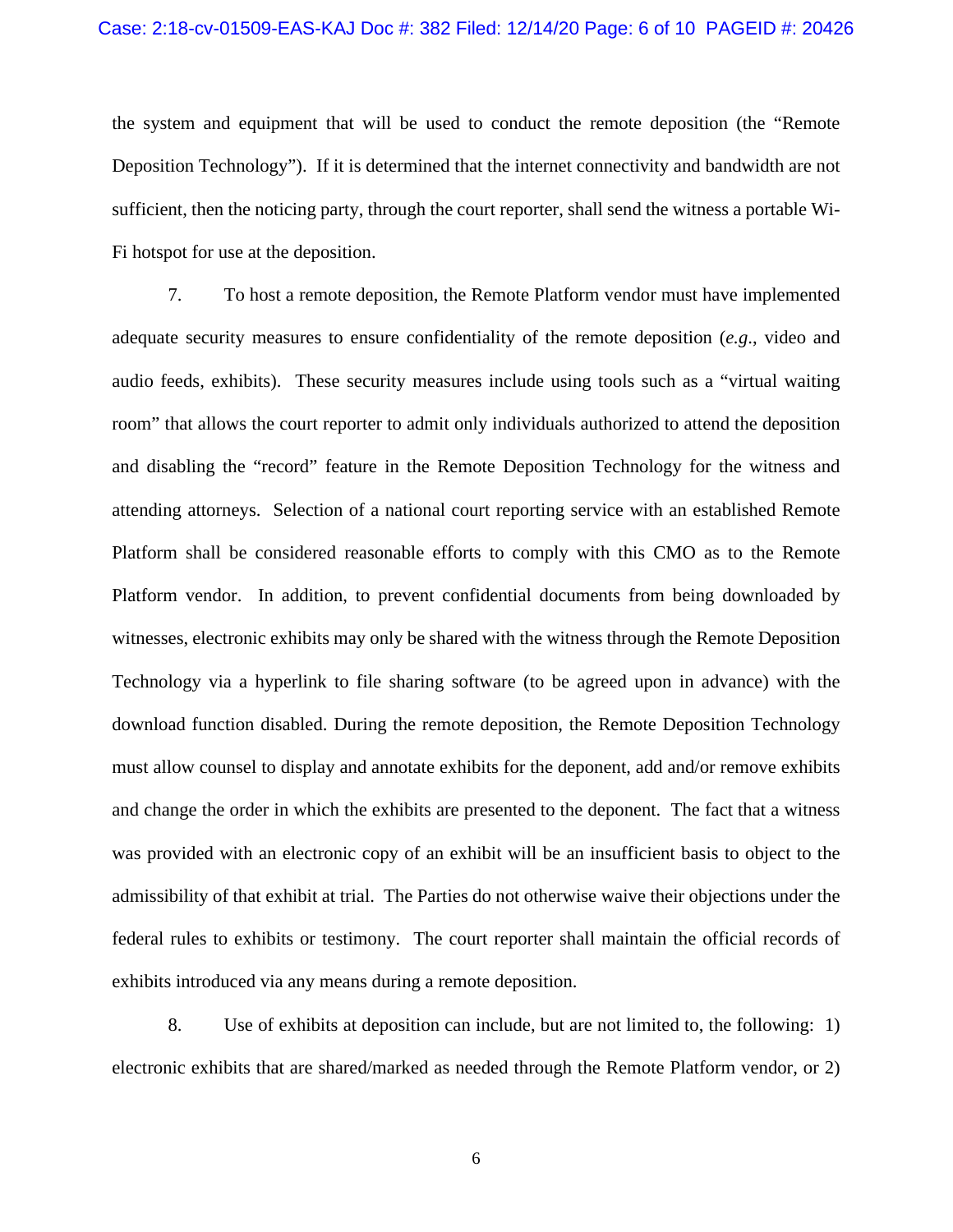hard copies of exhibits sent to the deponent. Regardless of the method utilized by counsel, a copy (print or electronic) of any exhibits used must be made available to opposing counsel (and deponent's counsel in the case of third-party depositions) at or before the time the exhibit is introduced in the deposition. The noticing party and any other party who intends to use exhibits during a deposition shall send electronic copies of all potential exhibits to the Remote Platform vendor unless otherwise agreed between the Parties. Upon request for a particular deposition based on individualized circumstances, for large exhibits, consisting of 100 or more pages in standard print format or a document with a format (*e.g.,* large spreadsheet in light of its tabs, rows, and columns) that would require extensive printing, the noticing party and any other party who intends to use such exhibits shall send hard copies of the exhibits in a legible format to the deponent (and deponent's counsel in the case of third party depositions) and opposing counsel in sealed envelopes for receipt no later than 24 hours before the scheduled start of the deposition or continuation of the deposition, as applicable; such sealed envelopes may not be opened until the exhibit(s) at issue are offered in the deposition. Any unopened exhibits shall remain unopened and the party that provided the documents shall provide instructions on how to have the documents either returned (unopened) or otherwise disposed of within 24 hours of the close of the deposition.

9. Subject to any separate agreements of counsel, and to aid in the efficient conduct of depositions, to the extent practicable, at least 48 hours prior to a remote deposition of a nonparty healthcare provider or other third party (but not retained experts), the noticing party shall exchange with counsel of record copies of all documents shown to, or discussed with, the deponent, if any, in advance of the deposition, whether exhibits plan to be used in electronic or hard copy format.

10. Subject to the terms of this Order, from the date of the entry of this Order, that a

7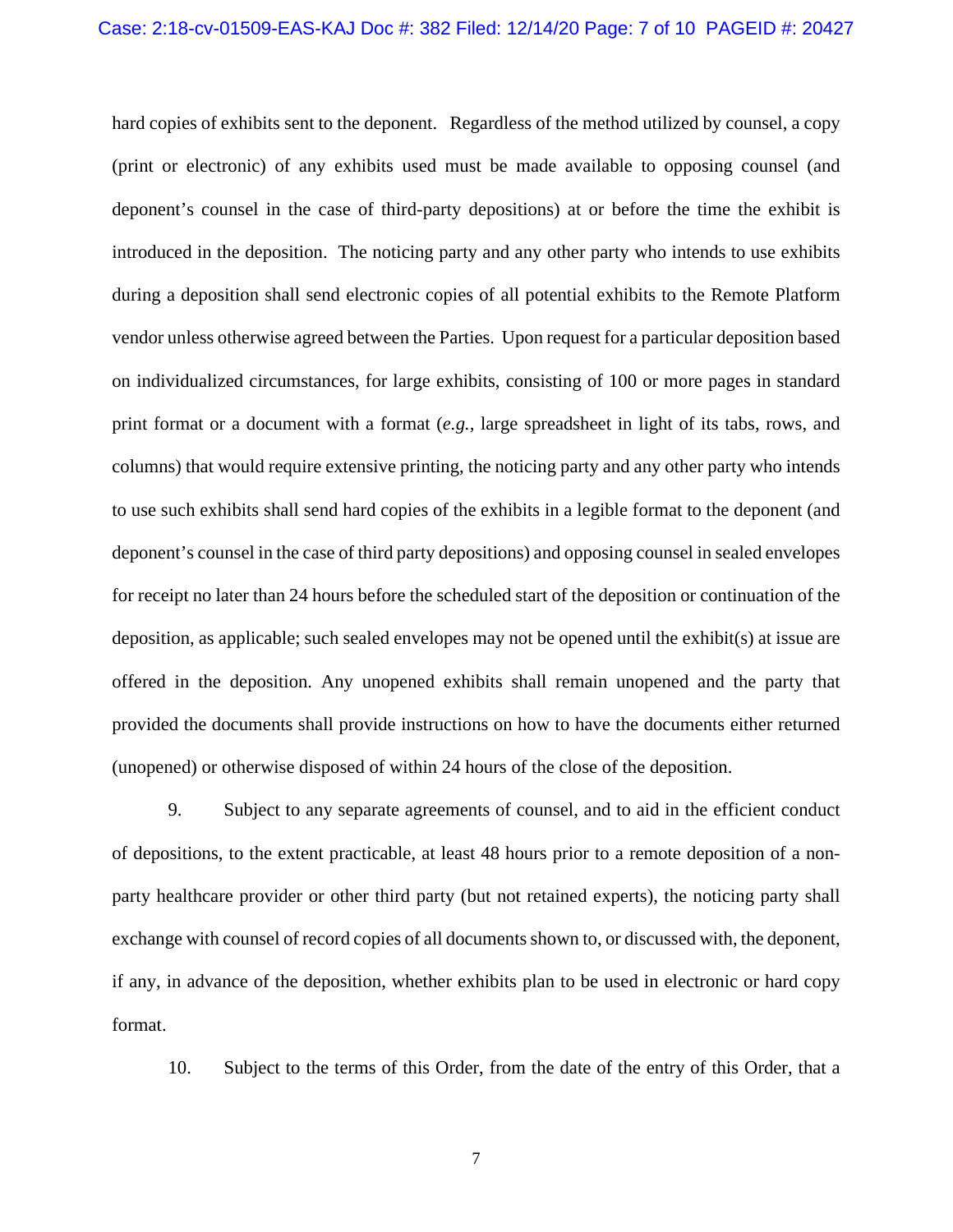deposition is noticed to take place remotely shall not be grounds to quash the same.

11. Any depositions noticed to take place remotely and recorded remotely may be admitted at trial with the same effect of one recorded in-person. All video recordings should be captured by the best technological means available and can be done via remote capture through a court reporting or conference vendor if necessary. Only the videographer or court reporting service shall be permitted to capture video and no other participants shall make any recordings (video or audio) of the deposition. The videographer shall remotely capture the deposition video and provide a certified recording. The video recording shall be only of the deponent and the documents displayed as they are displayed in the deposition. No one shall be permitted to alter and/or edit the video deposition except editing the video so as to submit and provide deposition testimony clips or deposition cuts in connection with deposition designations for trial when testimony may be offered in whole or in part pursuant to a Case Management Order. Any alterations and/or edits shall only apply to cuts, and no color or other modification to the images. Any alterations and/or edits must be disclosed before any portion of the video recording is offered at trial.

12. During the deposition examination, no attorney shall be permitted to communicate with the witness in any manner not recorded in the same manner as the deposition itself (*i.e.,* no text or email to the witness). However, the witness's counsel (including counsel for a party defending an expert deposition) may communicate with the witness telephonically or otherwise during breaks, consistent with the Federal Rules of Civil Procedure.<sup>[2](#page-7-0)</sup>

13. The parties shall work cooperatively to implement technology that will allow for the remote depositions permitted herein and will ensure counsel for any non-party witness are

<span id="page-7-0"></span><sup>&</sup>lt;sup>2</sup> No counsel, present live or remotely, with a witness shall engage in any improper signaling or non-verbal communication designed to influence an answer of a witness. If examining counsel reasonably suspects such conduct, it can be the subject of inquiry during the deposition and may be raised with the Court as necessary.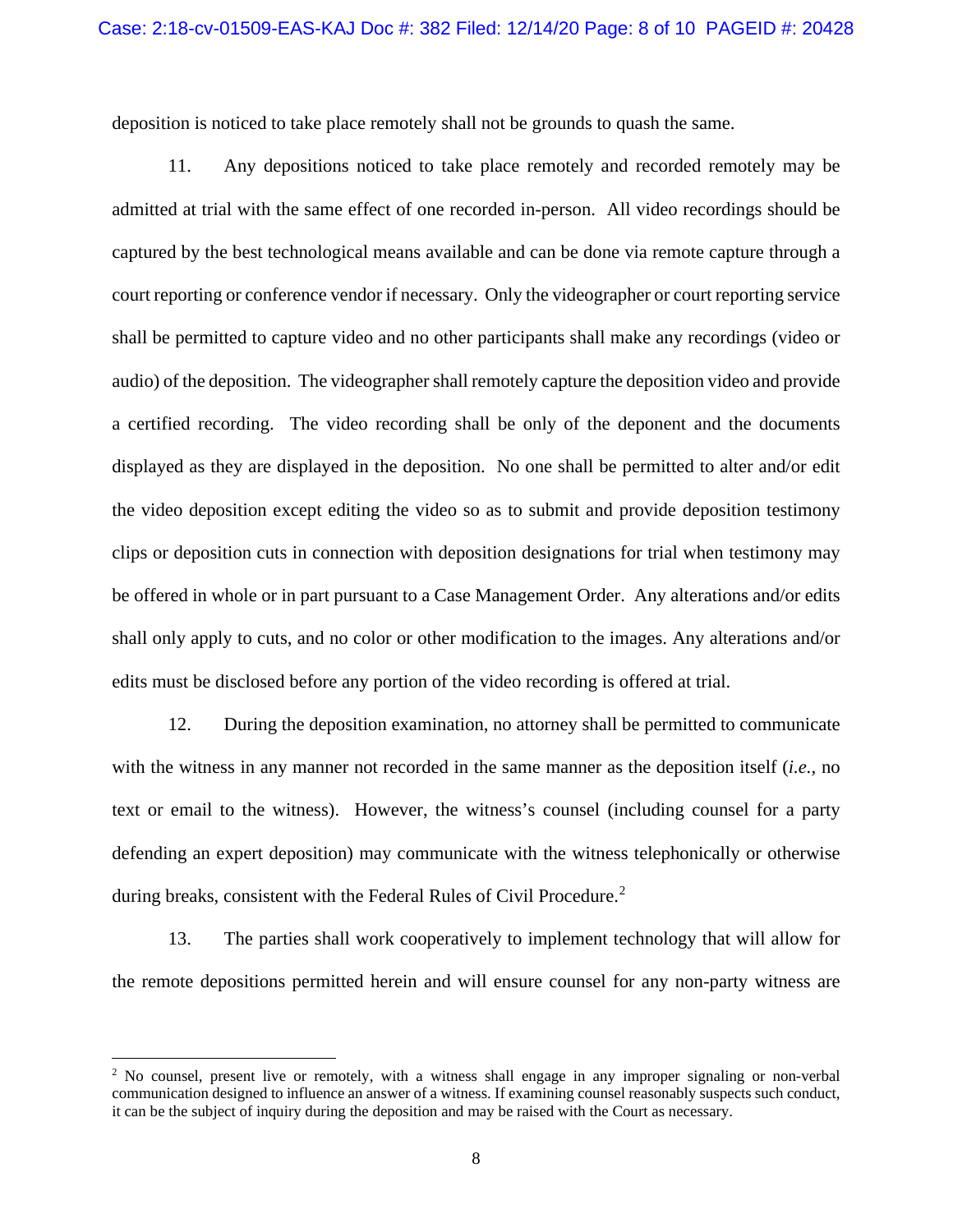familiar with the provisions of this paragraph and this CMO as well. To this end, it shall be the examining attorneys', the defending attorneys', and the witness's responsibility to be fully familiar with the Remote Platform and any other technology necessary to conduct the deposition. Defending lawyers and the witness shall spend whatever time is necessary in advance of the deposition to ensure that the witness is fully fluent in the use of the technology, which shall include testing, by the retained vendor providing the Remote Platform, of the witness's internet or Wi-Fi bandwidth for uploading and downloading. The purpose is to avoid unnecessary delays during the taking of the depositions. Each attorney will therefore be required to spend sufficient time, in advance of the scheduled deposition, to be sure that the witness and the attorney taking or defending the deposition understands how to use the technology. In consultation with defending counsel, the examining attorneys (i.e., attorneys providing the technology) will arrange, if necessary, to have the vendor providing the remote services available to the witness and his/her attorney and staff, well in advance of the scheduled depositions, to help explain and facilitate this process in order to ensure depositions proceed as seamlessly as possible. Moreover, any required technology supplements shall be provided to the witnesses in advance of the deposition, by way of example, a portable Wi-Fi hotspot (to the extent the witness does not have Wi-Fi at his/her home), a portable Wi-Fi camera (to the extent the witness does not have a computer with a camera), an additional monitor for ease of viewing depositions exhibits, a suitable background for videorecording of the deposition if not otherwise available, and any other technology the witness might require for the remote deposition. Any costs for additional technology or related equipment required to conduct the deposition shall be paid in advance by the examining attorney on behalf of examining attorney's client(s). Such technology shall be coordinated with the Remote Platform vendor.